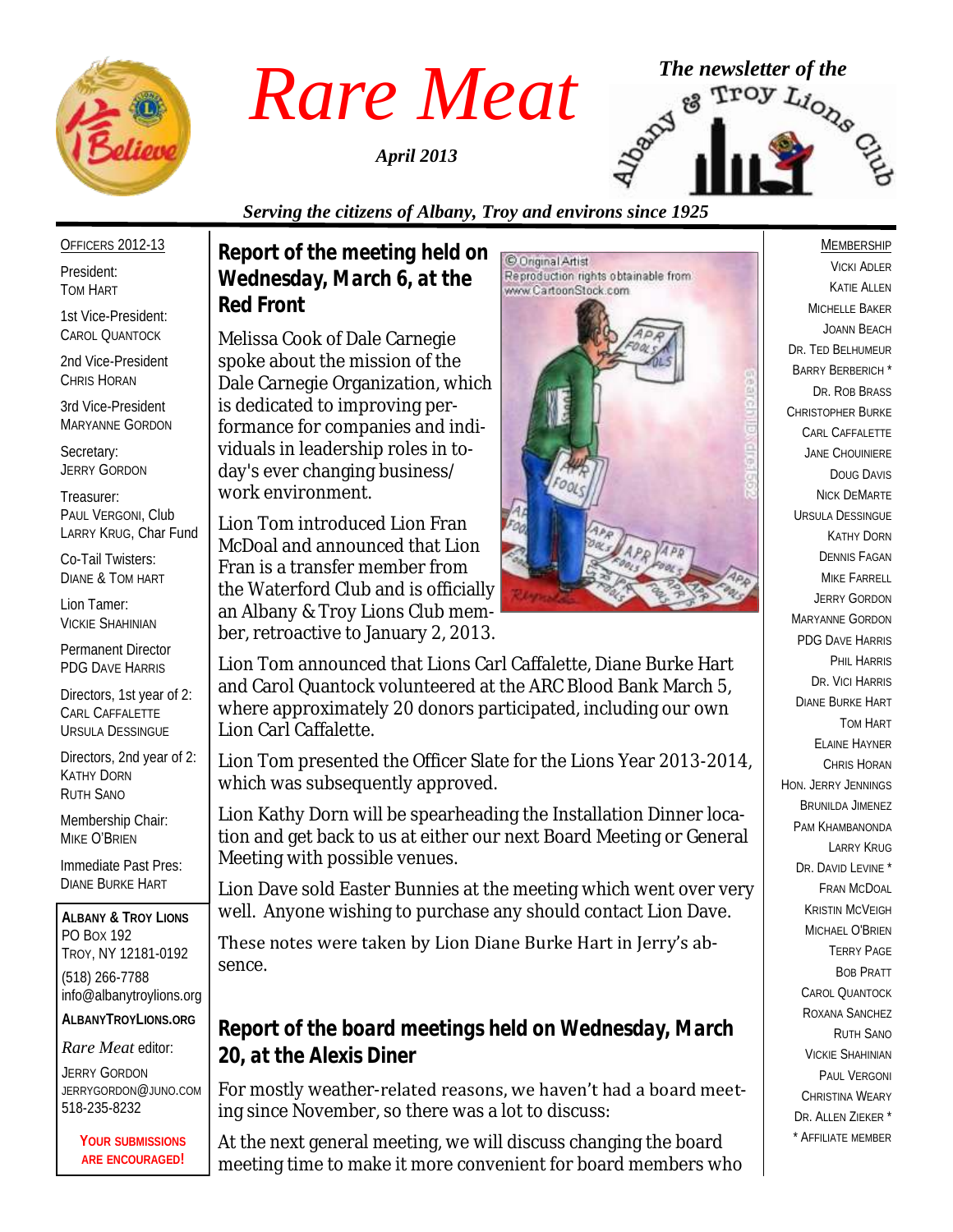#### are still working.

We reviewed the 15 calls that came in to our voice-mail system from 2/14-3/13. Jerry usually checks these, but PDG Dave did it while Jerry was away. We decided it would be a good idea for Jerry to maintain a written log and to quickly review it at future board meetings.

We have only four white-chocolate bunnies left; two of them were purchased at this meeting.

PDG Dave Harris and Phil Harris will be our delegates to the state convention in Buffalo. We voted to give them \$100 each to help defray their expenses. We voted to direct them to vote against the proposed MD20 dues increase.

We accepted the membership application of Christina Weary. We also decided that if new member comes to us without the efforts of a specific Lion, the president will be the sponsor. The Membership Chair is tasked with making sure we have contact info for potential members who are not brought in by a specific Lion.

While Lion Kathy has been doing an excellent job of providing speakers for our general meetings, we decided it would be a good idea if we had a few more Lion-specific speakers. Lion Jerry will work with her to get district chairs to future meetings.

Lion Kathy has been working to find us a suitable location for the installation dinner on June 5. It will be at Valente's Restaurant in Watervliet. There is a private room, we can order off the menu, and they'll give us separate checks.

Lion Carol couldn't be present, but she e-mailed report that included:

- "The recent Red Cross Blood Drive turned out to be better than expected, even though it wasn't a "full house". We had several walk-ins who were able to donate, and two double-red donors."
- "We will be in need of volunteers for the Regional Food Bank work night, to be held on April 9, from 5:30 – 7:30 PM. Hopefully we will have a nice warm evening with no snow!"
- "Now that I am going to be serving as King Lion, I would like to ask someone to either take over the hearing aid chair position or at least provide some assistance. We have plenty of time to discuss this, either at board meetings or general meetings."
- "I recommend that the Board approve \$150 in assistance for Jessica T., a woman who is in need of hearing aids and qualifies for our aid. Once approved, I will get Jessica in touch with Vici Harris." The Board approved this expenditure.
- "I have received a hearing aid application from a woman named Margaret W. (not the same Margaret who we assisted a few months ago). I am in process of reviewing this application and will have more information by our next general meeting."
- "I sent another application out to a woman named Carmen, who I hope will return the completed application and supporting documentation soon."
- "Joseph's House: Terry mentioned that our dinner for Joseph's House residents is coming up. Last year we did this in May, but we may want to move it to April." This resulted in a discussion about whether this was any more than a donation, and how many Lions should attend these. We decided that we needed Lion Terry's input.

NABA thanked us for the used CCTV that was donated to us; we in turn have given it to NABA's Low-Vision center.

The Newtown (CT) Lions Club is setting up a psychological counseling center that is intended to supply long-term assistance to students and families affected by the recent shootings. We voted to donate \$100.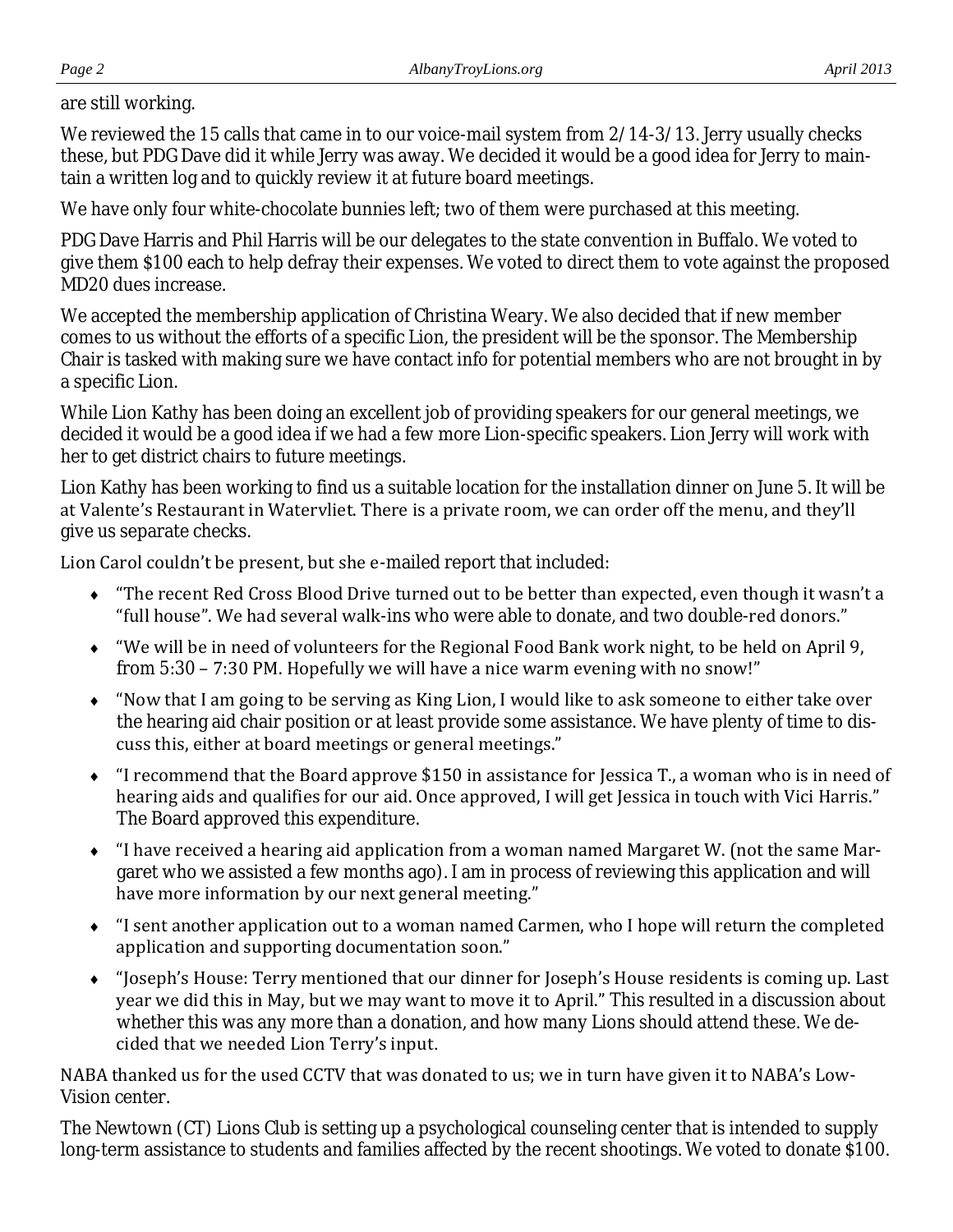The New York State & Bermuda Lions Foundation is selling their annual raffle tickets for \$100 each. If we buy 3, we can present a Robert J Uplinger Distinguished Service Award to someone. We voted to buy 2; PDG Dave will buy one himself, which will complete the requirement for 3.

We voted to donate \$200 to HOBY (Hugh O'Brian Youth Leadership). This is an LCI-affiliated program that develops leadership potential in high-school sophomores. Our donation will fund one student at the Leadership Seminar that will be held from 5/31-6/2 at RPI.

KL Tom received a check from ReSpecs for \$159 for the metal eyeglass frames we have sent them. We discussed how much of this we should send to Guiding Eyes, but tabled a final decision.

### *Who's in charge around here?*

Here are your Officers and Board of Directors for July 1, 2013 - June 30, 2014, elected at the general meeting on March 6, 2013

| President                      | Carol Quantock  | Director, 1st of 2 years             | Phil Harris      |
|--------------------------------|-----------------|--------------------------------------|------------------|
| 1st Vice President             | Chris Horan     | Director, 1st of 2 years             | Diane Burke Hart |
| 2 <sup>nd</sup> Vice President | Maryanne Gordon | Director, 2 <sup>nd</sup> of 2 years | Carl Caffalette  |
| 3rd Vice President             | Michelle Baker  | Director, 2 <sup>nd</sup> of 2 years | Ursula Dessingue |
| Secretary                      | Jerry Gordon    | Permanent Director                   | PDG Dave Harris  |
| Treasurer (Club)               | Paul Vergoni    | Membership Chairman                  | Ruth Sano        |
| Treasurer (Char Fund)          | Larry Krug      | * Membership Vice-chair              | <b>TBA</b>       |
| Lion Tamer                     | Roxana Sanchez  | * Membership committee               | <b>TBA</b>       |
| Tail Twister                   | Tom Hart        | Immediate Past Pres                  | Tom Hart         |

*\* Not members of the Board of Directors*

*Our next meeting...*

Our next general meeting will be on Wednesday, April 3, at 6 PM at the Red Front. Our speaker will be our own **Lion Joann Beach**, who will tell us everything you ever wanted to know about the Sight Society of NENY/Lions Eye Bank.



# Bring a potential member to a meeting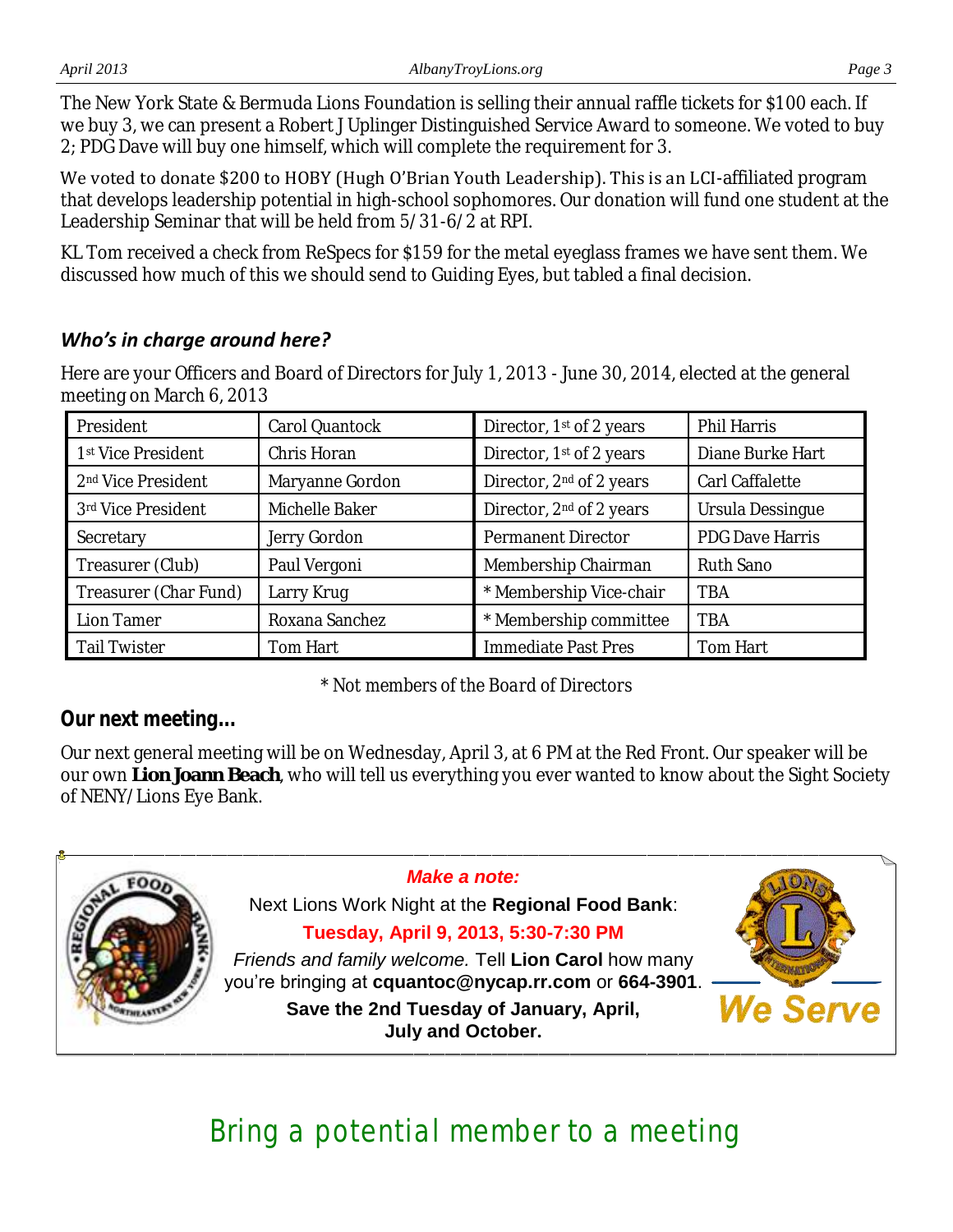## *KidSight*

It's a great help to NABA if we can send 1 or 2 Lions to help Kathryn with the paperwork when she does vision screenings of preschoolers. On March 18, not-quite-a-Lion-yet Christina Weary helped screen 47 children (4 were flagged) at Helping Hands in Clifton Park. This is out of our normal service area, but Kathryn really appreciates the help when there are a lot of kids.

Kathryn will be away most of April, so no KidSight screenings are scheduled.

### *Some Lions PR …*

"Life@Home" is a magazine produced by the Times Union and available for free at various locations. This excerpt is on page 61 of the April issue, as part of an article on de-cluttering by donating:

#### **EYEGLASSES AND HEARING AIDS**



Albany & Troy Lions Club P.O. Box 192, Troy  $(518)$  266-7788 http://albanytroylions.org

The Albany & Troy Lions Club has over 80 collection sites for eyeglasses and hearing aids throughout and between Albany and Troy.

Jerry Gordon, the club secretary and webmaster, estimates that the Albany & Troy club collects 14,000 pairs of eyeglasses, and a couple of

hundred hearing aids, each year. The eyeglasses are first cleaned, sorted, and prescription-labeled here in the U.S., and then shipped to developing countries. As Gordon explains, "People get a brief eye exam and then they get the glasses that are closest to what they need. This allows adults to work, and kids to go to school, who otherwise wouldn't." The hearing aids are turned in to a local manufacturer in exchange

for "credits" that are later used to help needy local people obtain hearing aids.

Albany & Troy Lions Club also has about a dozen collection bins for used cell phones and inkjet printer cartridges. Phones and cartridges are either refurbished or recycled, depending on condition. Refurbished items are resold. and the proceeds channeled back into Lions Club humanitarian programs.

## *On a more personal note …*

*Lions in Florida #1:* While Lion Jane Chouiniere and her family were having dinner in Celebration, FL, Lions Maryanne & Jerry Gordon were having dinner with their son and daughter-in-law at another restaurant just a block away. We found out about our near miss when we both got back to Troy.

*Lions in Florida #2:* Lion Paul and Laura Vergoni spent two weeks in the Orlando area, including a trip to Disneyland with their daughter Maria and her two daughters.



*Lions in Florida #3:* Lions Maryanne & Jerry spent about a month in various parts of Florida and stopped in Hilton Head and Myrtle Beach on the way home. They attended a meeting of the Ormond-bythe-Sea Lions Club and spent a cold and blustery , but otherwise enjoyable, afternoon at the large food and crafts fair that the St Augustine Lions put on every year.

*Lions elsewhere:* Lion Ruth and Bob Sano spent some time last month in both Washingtons: DS (Da State) and DC (Da Capital). They went to Seattle to celebrate granddaughter Mila's first birthday, and to DC to celebrate St. Patrick's Day. I'll let you figure out which picture is which.

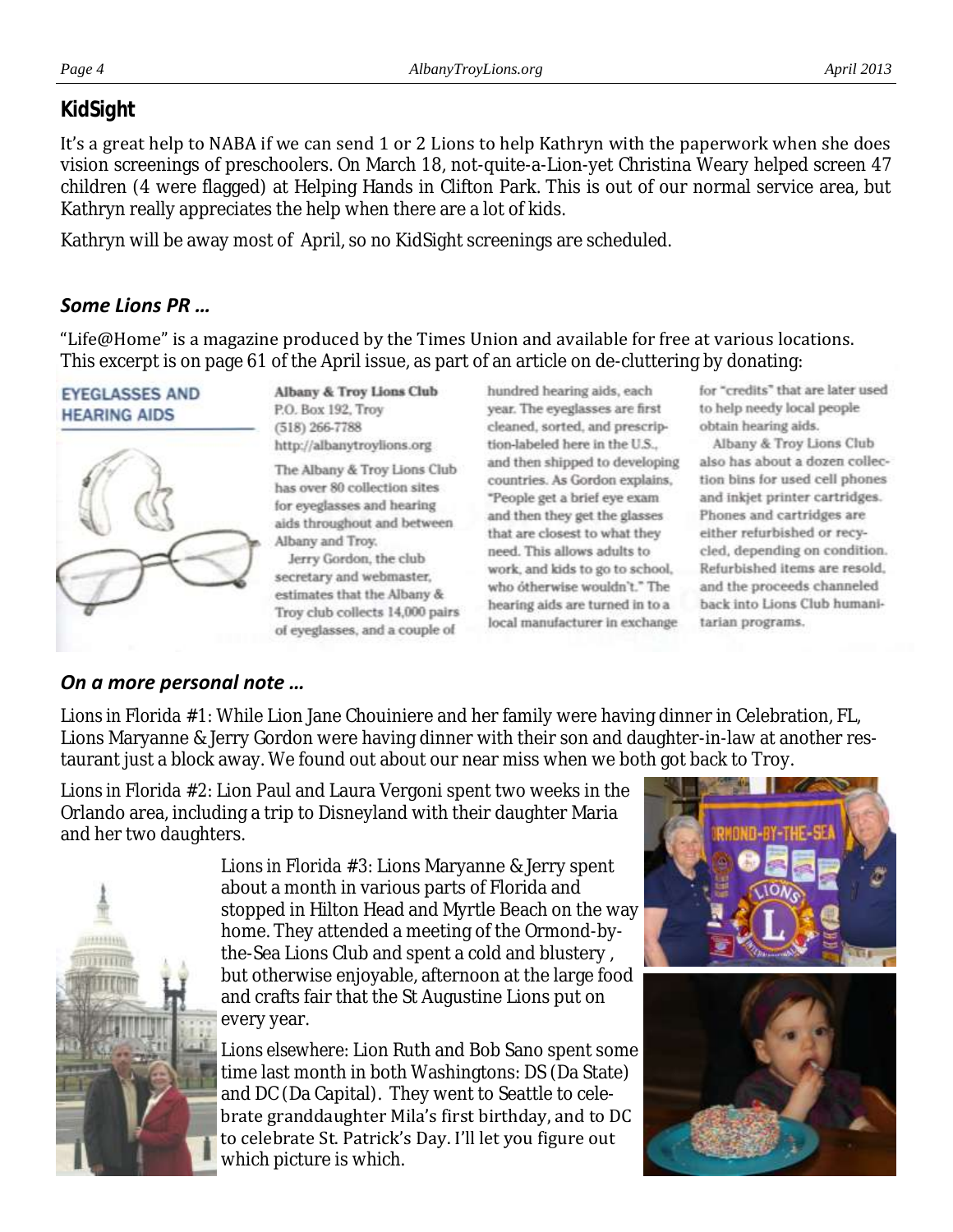#### *Dues …*

By now you should have received your dues statement for the 2013-14 Lions Year. Our new policy calls for sending them out a few months earlier than previously, so that we won't have to cancel memberships of people for whom we've already paid.

Be a good Lion and get your check to Lion Paul promptly, please.

## *Happy Birthday!*

Happy **April** birthday to these A&T Lions:

1st - Michelle Baker 1st - Dave Harris 5th - Phil Harris 8th - Terry Page 19th - Larry Krug 20th - Kathy Dorn 22nd - Brunilda Jimenez



*Happy Anniversary!*

Happy Lions Anniversary to these **April** inductees:

Nick DeMarte - 4 years (+22 years with Plattsburgh LC) Vicki Adler - 9 years Mike Farrell - 9 years Barry Berberich - 11 years Maryanne Gordon - 14 years Rob Brass - 15 years Mike O'Brien - 15 years Allen Zieker - 15 years

### *Mark your calendar…*



**Wednesday, April 3, 6 PM:** General meeting at the Red Front. See page 3 for details. **Tuesday, April 9, 5:30-7:30 PM:** Work session at Regional Food Bank. See page 3 for details.

**Wednesday, April 17, 8 AM:** Board meeting at the Alexis Diner. All members are welcome.

**Saturday, April 27:** District cabinet meeting; all Lions are welcome. See below.

**Saturday, April 27, 6 PM:** American Council of the Blind's **Dinner in the Dark**. See page 6.

### *District Cabinet Meeting …*

If you have any interest in finding out what goes on at the district level, a cabinet meeting is the place to be. All Lions are encouraged to attend.

I 've been saving this space for details of the cabinet meeting on April 27, but all I know so far is that it will be in Utica. I can't wait any longer; I've got to get this issue in the mail so that you get it before the next meeting. When I get the information, it will be posted on both the club and district web sites.

> Visit your club's web site: **ALBANYTROYLIONS.ORG**, your district web site: **20Y2LIONS.ORG**, and International's web site: **LIONSCLUBS.ORG**.

And remember to do your on-line shopping at **ALBANYTROYLIONS.PENNIESATATIME.COM**